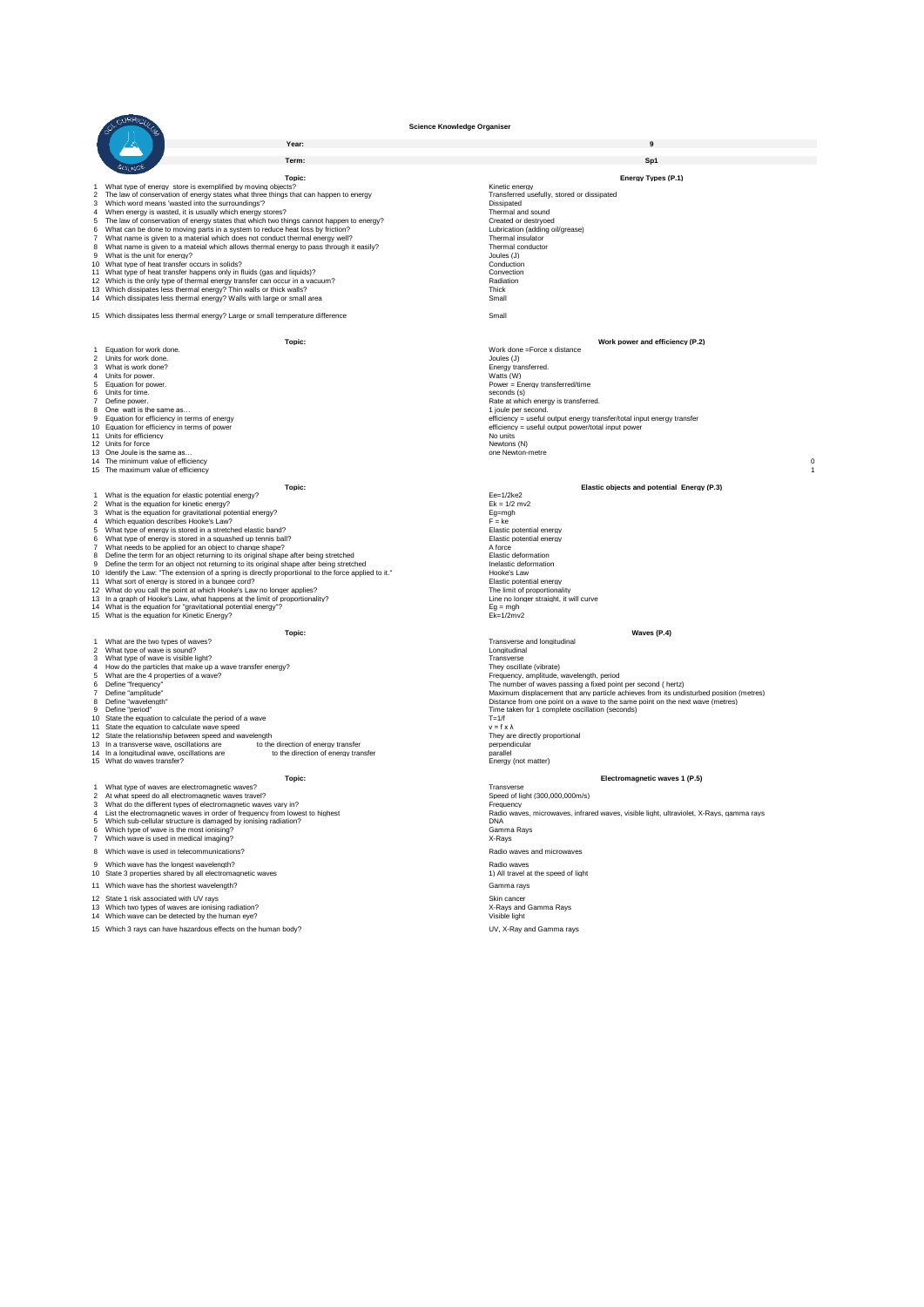|                                                                              | <b>Science Knowledge Organiser</b>                                                                                                                                                                                                                                                                                                                                                                                                                                                                                                                                                                                                                                                                                                                                                                                                                                                                                                                                                                                                                                                                                                                                   |                                                                                                                                                                                                                                                                                                                                                                                                                                                                                                                                                                                                                                                         |  |  |  |  |
|------------------------------------------------------------------------------|----------------------------------------------------------------------------------------------------------------------------------------------------------------------------------------------------------------------------------------------------------------------------------------------------------------------------------------------------------------------------------------------------------------------------------------------------------------------------------------------------------------------------------------------------------------------------------------------------------------------------------------------------------------------------------------------------------------------------------------------------------------------------------------------------------------------------------------------------------------------------------------------------------------------------------------------------------------------------------------------------------------------------------------------------------------------------------------------------------------------------------------------------------------------|---------------------------------------------------------------------------------------------------------------------------------------------------------------------------------------------------------------------------------------------------------------------------------------------------------------------------------------------------------------------------------------------------------------------------------------------------------------------------------------------------------------------------------------------------------------------------------------------------------------------------------------------------------|--|--|--|--|
|                                                                              | Year:                                                                                                                                                                                                                                                                                                                                                                                                                                                                                                                                                                                                                                                                                                                                                                                                                                                                                                                                                                                                                                                                                                                                                                |                                                                                                                                                                                                                                                                                                                                                                                                                                                                                                                                                                                                                                                         |  |  |  |  |
|                                                                              | Term:                                                                                                                                                                                                                                                                                                                                                                                                                                                                                                                                                                                                                                                                                                                                                                                                                                                                                                                                                                                                                                                                                                                                                                | Sp1                                                                                                                                                                                                                                                                                                                                                                                                                                                                                                                                                                                                                                                     |  |  |  |  |
| 1<br>$\overline{\mathbf{c}}$<br>3<br>4<br>5<br>6<br>$\overline{7}$<br>8<br>9 | Topic:<br>What is produced by oscillations in electrical circuits? (HT only)<br>What happens when a radio wave is absorbed? (HT only)<br>What causes EM waves to be generated/absorbed?<br>State two effects of UV waves<br>State two effects of X-rays and gamma rays<br>State two uses of radio waves<br>State 2 uses of microwaves<br>State 3 uses of infrared<br>State 1 use of visible light<br>10 State 2 uses of UV waves<br>11 State two uses of X-rays and gamma rays<br>12 Why are radio waves used in television and radio? (HT only)<br>13 Why are microwaves used in cooking? (HT only)<br>14 Why are microwaves used in satellite communication?(HT only)<br>15 Why are X-rays and gamma rays used in medical imaging? (HT only)                                                                                                                                                                                                                                                                                                                                                                                                                       | Electromagnetic waves 2 (P.6)<br>Radio waves<br>Alternating current produced<br>Changes in atoms/nuclei of atoms<br>Cause skin to age prematurely, increase risk of skin cancer<br>1) mutations of genes, 2) cancer<br>TV and radio<br>Satellite communication and cooking food<br>Electrical heaters, cooking food, infrared cameras<br>Fibre optic communication<br>Energy efficient lamps and sun tanning<br>Medical imaging and treatments<br>Can be reflected from atmosphere due to wavelength<br>Frequency matches frequency of water particles vibrating<br>Frequency allows them to pass through atmosphere<br>Highly ionising and penetrating |  |  |  |  |
|                                                                              | Topic:                                                                                                                                                                                                                                                                                                                                                                                                                                                                                                                                                                                                                                                                                                                                                                                                                                                                                                                                                                                                                                                                                                                                                               | Sound and light waves introduction (P.7)                                                                                                                                                                                                                                                                                                                                                                                                                                                                                                                                                                                                                |  |  |  |  |
|                                                                              | What type of waves are sound waves?<br>2 What type of waves are light waves?<br>3 Light waves travel in<br>4 Why can sound waves not travel in a vacuum                                                                                                                                                                                                                                                                                                                                                                                                                                                                                                                                                                                                                                                                                                                                                                                                                                                                                                                                                                                                              | Longitudinal<br>Transverse<br>Straight lines<br>A vacuum has no particles                                                                                                                                                                                                                                                                                                                                                                                                                                                                                                                                                                               |  |  |  |  |
| 5<br>6<br>$\overline{7}$<br>8<br>9<br>10                                     | What happens to the speed of a light wave as it enters a more dense medium<br>Which state does a sound wave travel fastest in?<br>Which state does a sound wave travel slowest in?<br>What happens to the direction of a light wave as it enters a different medium?<br>What must sound waves travel through?<br>When light and sound waves reach a boundary between mediums (materials) what four things can happen to them?<br>11 What happens to the loudness of a sound wave when it's amplitude increases?<br>12 What happens to the pitch of a sound wave when it's frequency increases?<br>13 Do light waves vary their speed?<br>14 What is the amplitude of a sound wave related to?<br>15 What is the frequency and wavelength of a sound wave related to?                                                                                                                                                                                                                                                                                                                                                                                                 | The first part of the light wave slows down<br>Solid<br>Gas<br>The light wave changes direction towards the normal<br>A medium<br>Reflected, refracted, absorbed, transmitted<br>The loudness increases<br>The pitch increases (gets higher)<br>No, they all travel at the same speed<br>It's volume<br>It's pitch                                                                                                                                                                                                                                                                                                                                      |  |  |  |  |
| $\overline{2}$<br>3<br>$\overline{4}$<br>5<br>6<br>$\overline{7}$            | Topic:<br>1 State 3 things that can happen to waves when they reach a boundary<br>State the name of a reflected sound wave<br>What happens when a sound wave travels through a solid?<br>Name the 4 main parts of the ear<br>Why is human hearing limited?<br>What is the range of normal human hearing?<br>State two uses of ultrasounds<br>8 Name one object that converts sound waves into electrical waves                                                                                                                                                                                                                                                                                                                                                                                                                                                                                                                                                                                                                                                                                                                                                       | Properties of waves (separate only) (P.8)<br>Reflected, transmitted or absorbed<br>Echo<br>The solid particles vibrate<br>1) Pinna, 2) Ear drum, 3) Cochlea, 4) Auditory nerve<br>Limited frequency range in which sound waves can convert to vibrations in solids<br>20Hz - 20kHz<br>Medical and industrial imaging<br>Microphone                                                                                                                                                                                                                                                                                                                      |  |  |  |  |
| 10                                                                           | 9 State the two types of waves produced by earthquakes<br>Which type of wave are P-waves and S-waves?<br>11 Which type of earthquake wave travels in solids only?<br>12 Which type of earthquake wave travels in solids AND liquids?<br>13 What have P-waves and S-waves provided evidence for?<br>14 Name two animals that use echolocation<br>15 State one use of echolocation by humans                                                                                                                                                                                                                                                                                                                                                                                                                                                                                                                                                                                                                                                                                                                                                                           | P-waves and S-waves<br>$P$ -waves = longitudinal<br>S-waves<br>P-waves<br>Structure and size of Earth's core<br>Bats and dolphins<br>Measuring water depth                                                                                                                                                                                                                                                                                                                                                                                                                                                                                              |  |  |  |  |
| $\overline{2}$<br>3                                                          | Topic:<br>of colours<br>1 Visible light is made up of a<br>What determines the colour of visible light?<br>Which type of reflection occurs from a smooth surface in a single direction?                                                                                                                                                                                                                                                                                                                                                                                                                                                                                                                                                                                                                                                                                                                                                                                                                                                                                                                                                                              | Light waves - reflection (separate only) (P.9)<br>spectrum<br>It's wavelength and frequency<br>Specular reflection                                                                                                                                                                                                                                                                                                                                                                                                                                                                                                                                      |  |  |  |  |
|                                                                              | 4 Which type of reflection occurs from a rough surface and causes scattering of light?                                                                                                                                                                                                                                                                                                                                                                                                                                                                                                                                                                                                                                                                                                                                                                                                                                                                                                                                                                                                                                                                               | Diffuse reflection                                                                                                                                                                                                                                                                                                                                                                                                                                                                                                                                                                                                                                      |  |  |  |  |
|                                                                              | 5 How does a colour filter work?                                                                                                                                                                                                                                                                                                                                                                                                                                                                                                                                                                                                                                                                                                                                                                                                                                                                                                                                                                                                                                                                                                                                     | Absorbs certain wavelength and transmits others                                                                                                                                                                                                                                                                                                                                                                                                                                                                                                                                                                                                         |  |  |  |  |
| 6<br>7<br>8                                                                  | What determines the colour of an opaque object?<br>What colour does an object occur if all wavelengths of light are REFLECTED equally?<br>What colour does an object occur if all wavelengths of light are ABSORBED equally?<br>9 What is the name given to an object that transmits all light?<br>10 What is the name given to an object that transmits some light?<br>11 When drawing a ray diagram, what is the name given to the line drawn at 90° to the object?<br>12 What is the name given to the light ray that goes INTO an object?<br>13 What is the name given to the light ray that is reflected from an object?<br>14 What is the rule that links the angle of incidence and the angle of reflection?<br>15 Recall the colours of light from low frequency to high frequency                                                                                                                                                                                                                                                                                                                                                                           | Which wavelengths of light are most strongly reflected<br>White<br>Black<br>Transparent<br>Translucent<br>The normal<br>Incident ray<br>Normal<br>Angle of incidence = Angle of reflection<br><b>ROYGBIV</b>                                                                                                                                                                                                                                                                                                                                                                                                                                            |  |  |  |  |
|                                                                              | Topic:                                                                                                                                                                                                                                                                                                                                                                                                                                                                                                                                                                                                                                                                                                                                                                                                                                                                                                                                                                                                                                                                                                                                                               | Light waves - refraction (separate only) (P.10)                                                                                                                                                                                                                                                                                                                                                                                                                                                                                                                                                                                                         |  |  |  |  |
| 3<br>$\overline{4}$<br>5<br>6<br>$\overline{7}$<br>8<br>9<br>10              | 1 Describe what happens to a wave as it moves from a less dense to a more dense medium<br>2 Describe the change in speed and direction of a wave that is moving from a less dense to a more dense medium<br>Describe the change in speed and direction of a wave that is moving from a move dense to a less dense medium<br>What is the symbol for a convex lens?<br>What is the symbol for a concave lens?<br>What is the name given for the point where light rays converge?<br>What is the equation of calculating magnification?<br>Which term means an image is upside down compared to the object?<br>Which term means an image is bigger than the real object?<br>Which term means an image is smaller than the real object?<br>11 What is a "real" image?<br>12 What is a "virtual" image?<br>13 When drawing a diagram for light rays passing through a lens, what is the point called where the rays meet/cross?<br>14 When drawing a diagram for light rays passing through a lens, what is the point called where the rays spread out from<br>15 What is the name given for the line drawn through the middle of a lens? (from the bottom of an object?) | It refracts<br>1) Slows down, 2) changes direction towards the normal<br>1) Speeds up, 2) changes direction away from the normal<br>$\rightarrow$<br>Focal point<br>Magnification = image height/object height<br>Inverted<br>Magnified<br>Diminished<br>Can be projected onto a screen & formed on opposite side of lens to object<br>Cannot be projected onto a screen & formed on same side of lens to object<br>Converge<br>Diverge<br>Principal axis                                                                                                                                                                                               |  |  |  |  |